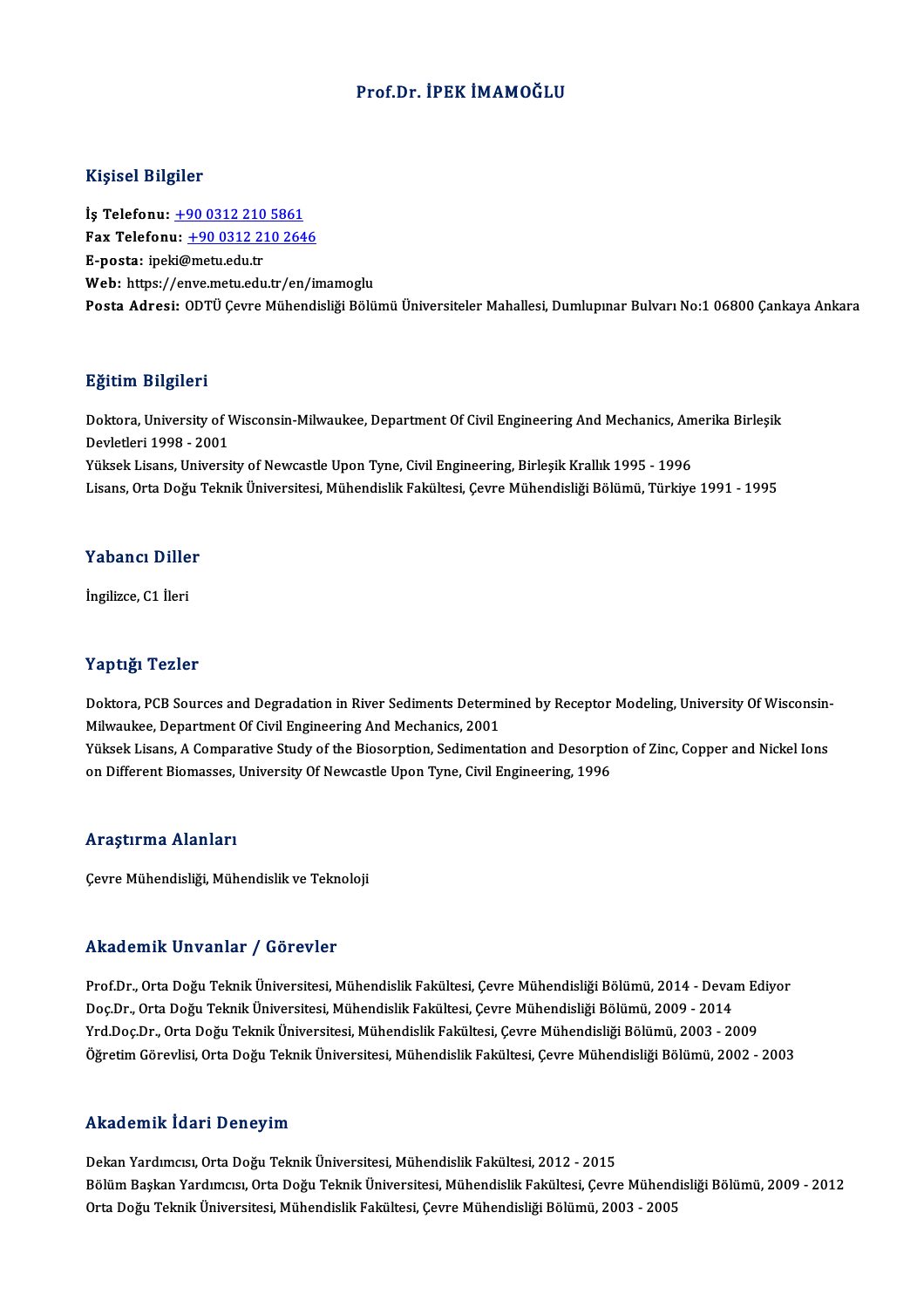# Verdiği Dersler

FUNDAMENTALSOF ENVIRONMENTAL ENGINEERING,Lisans,2017 -2018

## Yönetilen Tezler

Yönetilen Tezler<br>İMAMOĞLU İ., Seçilen öncelikli kirleticiler ve transformasyon ürünlerinin bilgisayarlı metotlarla akıbetlerinin tahmin<br>Adilmesi, Yüksek Lisars, N.Gükisük(Öğrensi), 2020 edilmesi.<br>İMAMOĞLU İ., Seçilen öncelikli kirleticiler ve transfo<br>edilmesi., Yüksek Lisans, N.Gülücük(Öğrenci), 2020<br>ÜNALAN H.F. . İMAMOĞLU İ. Javçetizetion of Deseli İMAMOĞLU İ., Seçilen öncelikli kirleticiler ve transformasyon ürünlerinin bilgisayarlı metotlarla akıbetlerinin tahmin<br>edilmesi., Yüksek Lisans, N.Gülücük(Öğrenci), 2020<br>ÜNALAN H. E. , İMAMOĞLU İ., Investigation of Desalin

edilmesi., Yüksek Lisans, N.Gülücük(Öğrenci), 2020<br>ÜNALAN H. E. , İMAMOĞLU İ., Investigation of Desal<br>Lisans, S.ÖZKUL(Öğrenci), 2019 ÜNALAN H. E. , İMAMOĞLU İ., Investigation of Desalination Performance of Capacitive Deionization Techi<br>Lisans, S.ÖZKUL(Öğrenci), 2019<br>İMAMOĞLU İ., Investigation of biotic degradation of hexabromocyclododecane (HBCDD), Yüks

İMAMOĞLU İ., Investigation of biotic degradation of hexabromocyclododecane (HBCDD), Yüksek Lisans,<br>İ.KARAHAN(Öğrenci), 2018

İMAMOĞLU İ., Sonocatalytic fenton oxidation process using natural martite for treatment of color in water, Yüksek Lisans,M.DINDARSAFA(Öğrenci),2017 İMAMOĞLU İ., Sonocatalytic fenton oxidation process using natural martite for treatment of color in water, Yüksek<br>Lisans, M.DINDARSAFA(Öğrenci), 2017<br>İMAMOĞLU İ., TUNCEL S. G. , Determination of organic particle compositio

Lisans, M.DINDARSAFA(Öğrenci), 2017<br>İMAMOĞLU İ., TUNCEL S. G. , Determination of organic particle composition<br>their contribution to receptor modeling, Doktora, E.KOÇAK(Öğrenci), 2017<br>İMAMOĞLU İ. Heterogeneous fonton evidet İMAMOĞLU İ., TUNCEL S. G. , Determination of organic particle composition in ankara atmosphere and investigation of<br>their contribution to receptor modeling, Doktora, E.KOÇAK(Öğrenci), 2017<br>İMAMOĞLU İ., Heterogeneous fenton

their contribution to receptor modeling, Doktora, E.KOÇAK(Öğrenci), 2017<br>İMAMOĞLU İ., Heterogeneous fenton oxidation process using natural martite and hydrogen peroxide for treatment c<br>color in water, Yüksek Lisans, A.RAHM IMAMOĞLU İ., Heterogeneous fenton oxidation process using natural martite and hydrogen peroxide for treatment of

hexabromocyclododecane,Doktora,H.DEMİRTEPE(Öğrenci),2017 İMAMOĞLU İ., Sustainable remediation of aquatic sediments contaminated with polybrominated diphenyl ethers and<br>hexabromocyclododecane, Doktora, H.DEMİRTEPE(Öğrenci), 2017<br>İMAMOĞLU İ., Model development for evaluating remed

hexabromocyclododecane, Doktora, H.DEMİRTEPE(Öğrenci), 2017<br>İMAMOĞLU İ., Model development for evaluating remediation of contamin<br>halogenated hydrophobic organics, Doktora, F.KARAKAŞ(Öğrenci), 2016<br>İMAMOĞLU İ. TUNCEL S.C., İMAMOĞLU İ., Model development for evaluating remediation of contaminated sediments: pcbs and pbdes as cases for<br>halogenated hydrophobic organics, Doktora, F.KARAKAŞ(Öğrenci), 2016<br>İMAMOĞLU İ., TUNCEL S. G. , Source apport

halogenated hydrophob<br>İMAMOĞLU İ., TUNCEL S<br>E.SENA(Öğrenci), 2015<br>İMAMOĞLU İ. TUNCEL S İMAMOĞLU İ., TUNCEL S. G. , Source apportionment of volatile organic compounds in Ankara atmosphere, Yüksek Lisan<br>E.SENA(Öğrenci), 2015<br>İMAMOĞLU İ., TUNCEL S. G. , Source apportinment of trace elements in Ankara, Yüksek Li

E.SENA(Öğrenci), 2015<br>İMAMOĞLU İ., TUNCEL S. G. , Source apportinment of trace elements in Ankara, Yüksek Lisans, İ.ÇELİK(Öğrenci), 2014<br>İMAMOĞLU İ., Evaluation of Turkey's status in terms of compliance with the requiremen İMAMOĞLU İ., TUNCEL S. G. , Source app<br>İMAMOĞLU İ., Evaluation of Turkey's st.<br>Yüksek Lisans, E.ŞILTU(Öğrenci), 2014<br>İMAMOĞLU İ. Enviranmentally friendly İMAMOĞLU İ., Evaluation of Turkey's status in terms of compliance with the requirements of the Sto<br>Yüksek Lisans, E.ŞILTU(Öğrenci), 2014<br>İMAMOĞLU İ., Environmentally friendly copper electroplating process development, Yüks Yüksek Lisans, E.ŞILTU(Öğren<br>İMAMOĞLU İ., Environmental<br>N.ÜLGÜDÜR(Öğrenci), 2013<br>İMAMOĞLU İ. Modaling anas

İMAMOĞLU İ., Environmentally friendly copper electroplating process development, Yüksek Lisans,<br>N.ÜLGÜDÜR(Öğrenci), 2013<br>İMAMOĞLU İ., Modeling anaerobic dechlorination of polychlorinated biphenyls, Yüksek Lisans, H.DEMİRTE N ÜLG<br>İMAM<br>2012<br>SANİN İMAMOĞLU İ., Modeling anaerobic dechlorination of polychlorinated biphenyls, Yüksek Lisans, H.DEMİRTEPE(Öğrenci),<br>2012<br>SANİN F. D. , İMAMOĞLU İ., Anaerobik şartlar altında poliklorlu bifenillerin (PCBler) giderimi., Doktor

2012<br>SANİN<br>2012<br>İMAM SANİN F. D. , İMAMOĞLU İ., Anaerobik şartlar altında poliklorlu bifenillerin (PCBler) giderimi., Doktora, D.Kaya(Öğr<br>2012<br>İMAMOĞLU İ., Application of two receptor models for the investigation of sites contaminated with pol

2012<br>İMAMOĞLU İ., Application of two receptor models for the investigation of sites contaminated with polychlorinated<br>biphenyls: Positive matrix factorization and chemical mass balance, Yüksek Lisans, F.DEMİRCİOĞLU(Öğrenci İMAMOĞLU İ., Application of two receptor models for the investigation of sites contaminated with polychlorinated<br>biphenyls: Positive matrix factorization and chemical mass balance, Yüksek Lisans, F.DEMİRCİOĞLU(Öğrenci), 20 biphenyls: Positive matrix factoriza<br>İMAMOĞLU İ., Occurrence, distribu<br>Doktora, K.GEDİK(Öğrenci), 2010<br>İMAMOĞLU İ. Investisation of PCP İMAMOĞLU İ., Occurrence, distribution and sources of polychlorinated biphenyls at selected industrial sites in<br>Doktora, K.GEDİK(Öğrenci), 2010<br>İMAMOĞLU İ., Investigation of PCB pollution: Method validation and case studies

Doktora, K.GEDİK(Öğrenci), 2<br>İMAMOĞLU İ., Investigation of<br>N.AKDUMAN(Öğrenci), 2009<br>İMAMOĞLU İ. Investigation of İMAMOĞLU İ., Investigation of PCB pollution: Method validation and case studies from Ankara, Yüksek Lisans,<br>N.AKDUMAN(Öğrenci), 2009<br>İMAMOĞLU İ., Investigation of cadmium removal mechanisms by clinoptilolite, Yüksek Lisans

N.AKDUMAN(Öğrenci), 2009<br>İMAMOĞLU İ., Investigation of cadmium removal mechanisms by clinoptilolite, Yüksek Lisans, İ.İPÇİ(Öğre<br>İMAMOĞLU İ., Use of clinoptilolite for copper and nickel removal from aqueous solutions, Yükse İMAMOĞLU İ., Investigati<br>İMAMOĞLU İ., Use of cline<br>V.ÇAĞIN(Öğrenci), 2006<br>İMAMOĞLU İ. Sulu gözelt İMAMOĞLU İ., Use of clinoptilolite for copper and nickel removal from aqueous solutions, Yüksek Lisans,<br>V.ÇAĞIN(Öğrenci), 2006<br>İMAMOĞLU İ., Sulu çözeltilerden bakır ve nikel gideriminde klinoptilolit kullanımı, Yüksek Lisa

V.ÇAĞIN(Öğrenci), 2006<br>İMAMOĞLU İ., Sulu çözeltilerden bakır ve nikel gideriminde klinoptilolit kullanımı, Yüksek Lisans, V.Çağın(Öğren<br>İMAMOĞLU İ., Investigation of zinc and lead removal from aqueous solution using clinop İMAMOĞLU İ., Sulu çözeltile<br>İMAMOĞLU İ., Investigation<br>N.MORALI(Öğrenci), 2006<br>İMAMOĞLU İ., Klinontilelit l İMAMOĞLU İ., Investigation of zinc and lead removal from aqueous solution using clinoptilolite, Yüksek Lisans,<br>N.MORALI(Öğrenci), 2006<br>İMAMOĞLU İ., Klinoptilolit kullanarak sulu çözeltilerden çinko ve kurşun gideriminin in

N.MORALI(Öğrenci), 200<br>İMAMOĞLU İ., Klinoptiloli<br>N.Moralı(Öğrenci), 2006<br>İMAMOĞLU İ. Codmium n İMAMOĞLU İ., Klinoptilolit kullanarak sulu çözeltilerden çinko ve kurşun gideriminin incelenmesi, Yüksek Lisans<br>N.Moralı(Öğrenci), 2006<br>İMAMOĞLU İ., Cadmium removal using clinoptilolite: Influence of conditioning and regen

N.Moralı(Öğrenci), 2006<br>İMAMOĞLU İ., Cadmium<br>K.GEDİK(Öğrenci), 2006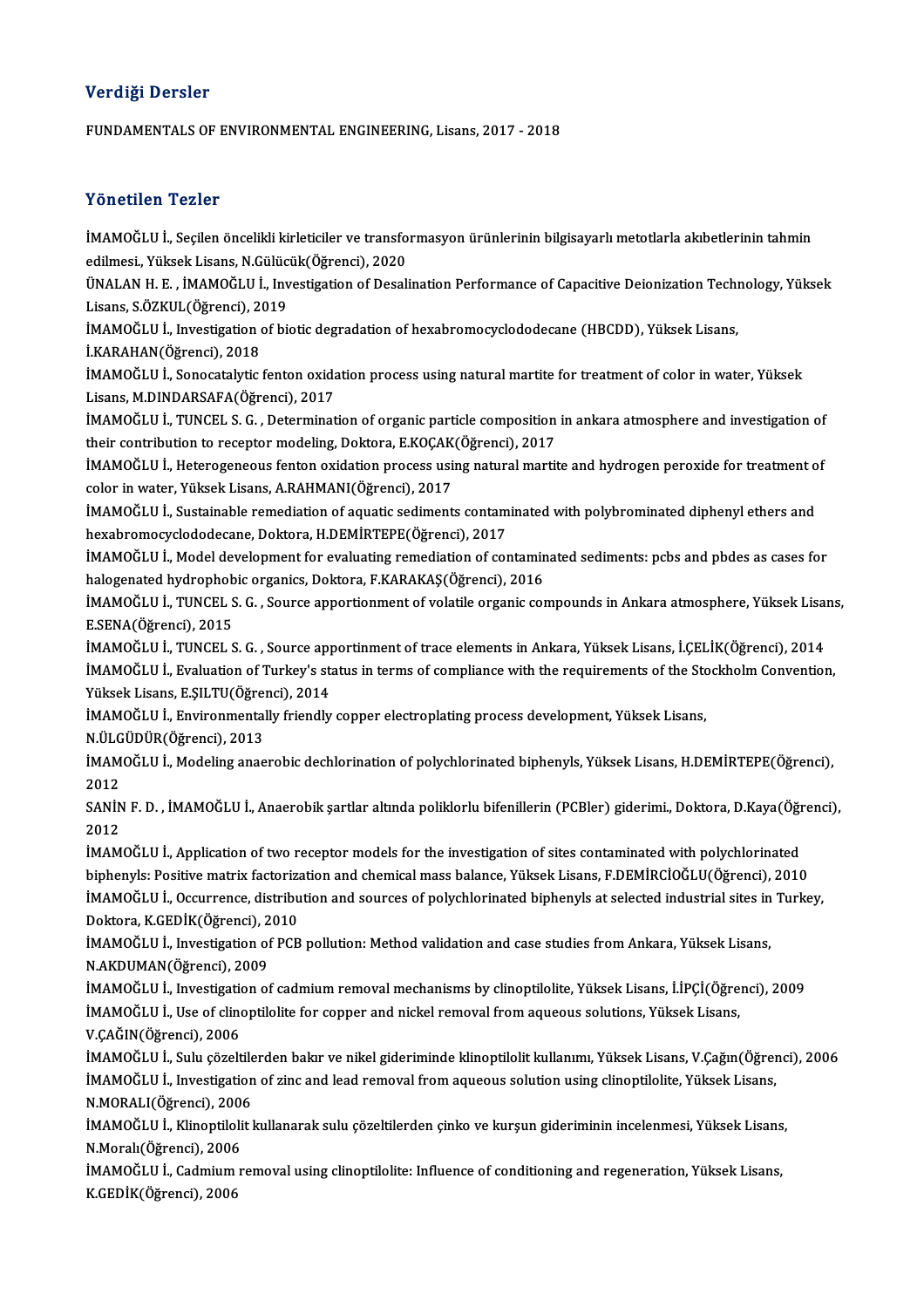## Tasarladığı Dersler

İmamoğlu İ., FATE OF POLLUTANTS IN THE ENVIRONMENT, Yüksek Lisans, 2004 - 2005

# SCI, SSCI ve AHCI İndekslerine Giren Dergilerde Yayınlanan Makaleler

CI, SSCI ve AHCI İndekslerine Giren Dergilerde Yayınlanan Makaleler<br>I. Factors affecting particle number size distributions at a suburban and a rural site at the Anatolian<br>Risteeu **BBCITVE<br>Factors<br>Plateau** Factors affecting particle number size distributi<br>Plateau<br>UZUNPINAR E. S., İMAMOĞLU İ., Rahmani A., Tuncel G.<br>Atmosphania Pollution Pessensh silt 12, sə 7, 2022 (SC Plateau<br>UZUNPINAR E. S. , İMAMOĞLU İ., Rahmani A., Tuncel G.<br>Atmospheric Pollution Research, cilt.13, sa.7, 2022 (SCI Expanded İndekslerine Giren Dergi)<br>Characteriration and seuree annertionment of sarbonaseeus aerosels in

UZUNPINAR E. S. , İMAMOĞLU İ., Rahmani A., Tuncel G.<br>Atmospheric Pollution Research, cilt.13, sa.7, 2022 (SCI Expanded İndekslerine Giren Dergi)<br>II. Characterization and source apportionment of carbonaceous aerosols in fin Atmospheric Pollution Research, cilt.13, sa.7, 20<br>Characterization and source apportionmen<br>suburban atmospheres of Ankara, Turkey<br>Kosak E. Aslan Kilayuz S. Östürk E. Imamoğlu I. Characterization and source apportionment of carb<br>suburban atmospheres of Ankara, Turkey<br>Koçak E., Aslan Kilavuz S., Öztürk F., Imamoğlu I., Tuncel G.<br>ENWPONMENTAL SCIENCE AND POLLUTION PESEAPCH

suburban atmospheres of Ankara, Turkey<br>Koçak E., Aslan Kilavuz S., Öztürk F., Imamoğlu I., Tuncel G.<br>ENVIRONMENTAL SCIENCE AND POLLUTION RESEARCH, cilt.28, sa.20, ss.25701-25715, 2021 (SCI İndekslerine<br>Ciron Dergi) Koçak E., Asla<br>ENVIRONME<br>Giren Dergi)<br>Develonmer ENVIRONMENTAL SCIENCE AND POLLUTION RESEARCH, cilt.28, sa.20, ss.25701-25715, 2021 (SCI İndekslerin<br>Giren Dergi)<br>III. Development of a fate and transport model for biodegradation of PBDE congeners in sediments<br>Karakas E. A

Giren Dergi)<br>Development of a fate and tr:<br>Karakas F., Aksoy A., İmamoğlu İ.<br>Environmental Bollution, cilt 266 Development of a fate and transport model for biodegradation<br>Karakas F., Aksoy A., İmamoğlu İ.<br>Environmental Pollution, cilt.266, 2020 (SCI İndekslerine Giren Dergi)<br>Assessment of PCB sentemination, the potential for in si

- Karakas F., Aksoy A., İmamoğlu İ.<br>Environmental Pollution, cilt.266, 2020 (SCI İndekslerine Giren Dergi)<br>IV. Assessment of PCB contamination, the potential for in situ microbial dechlorination and natural<br>Attenuation in an Environmental Pollution, cilt.266, 2020 (SCI İndekslerine Giren Dergi)<br>Assessment of PCB contamination, the potential for in situ microbial decl<br>attenuation in an urban watershed at the East Coast of the United States<br>Kava Assessment of PCB contamination, the potential for in situ microbial de<br>attenuation in an urban watershed at the East Coast of the United State<br>Kaya D., Sowers K.R. , Demirtepe H., Stiell B., Baker J. E. , İmamoğlu İ., Kje attenuation in an urban watershed at the East Coast of the United States<br>Kaya D., Sowers K. R. , Demirtepe H., Stiell B., Baker J. E. , İmamoğlu İ., Kjellerup B.<br>SCIENCE OF THE TOTAL ENVIRONMENT, cilt.683, ss.154-165, 2019 Kaya D., Sowers K. R. , Demirtepe H., Stiell B., Baker J. E. , İmamoğlu İ., Kjellerup B.<br>SCIENCE OF THE TOTAL ENVIRONMENT, cilt.683, ss.154-165, 2019 (SCI İndekslerine Giren Dergi)<br>V. Biostimulation enhanced the biotic deg
- SCIENCE OF THE TOTAL E<br>Biostimulation enhance<br>Demirtepe H., İmamoğlu İ.<br>JOUPNAL OF SOU S AND S Biostimulation enhanced the biotic degradation of hexabromocyclododecane in sedir<br>Demirtepe H., İmamoğlu İ.<br>JOURNAL OF SOILS AND SEDIMENTS, cilt.19, ss.2859-2868, 2019 (SCI İndekslerine Giren Dergi)<br>Lavels of nelyhrominate

Demirtepe H., İmamoğlu İ.<br>JOURNAL OF SOILS AND SEDIMENTS, cilt.19, ss.2859-2868, 2019 (SCI İndekslerine Giren Dergi)<br>VI. Levels of polybrominated diphenyl ethers and hexabromocyclododecane in treatment plant sludge:<br>Im JOURNAL OF SOILS AND SEDIMENTS, cilt<br>Levels of polybrominated diphenyl e<br>Implications on sludge management<br>Domirtono H. İmamoğlu İ Levels of polybrominat<br>Implications on sludge<br>Demirtepe H., İmamoğlu İ.<br>CHEMOSPHEPE cilt 221-S Implications on sludge management<br>Demirtepe H., İmamoğlu İ.<br>CHEMOSPHERE, cilt.221, ss.606-615, 2019 (SCI İndekslerine Giren Dergi)<br>Desredation of desahremedinhenyl ether (BDE 200) in misreese

- Demirtepe H., İmamoğlu İ.<br>CHEMOSPHERE, cilt.221, ss.606-615, 2019 (SCI İndekslerine Giren Dergi)<br>VII. Degradation of decabromodiphenyl ether (BDE-209) in microcosms mimicking sediment<br>Anyironment subjected to componeti CHEMOSPHERE, cilt.221, ss.606-615, 2019 (SCI İndekslerine Giren Dergi)<br>Degradation of decabromodiphenyl ether (BDE-209) in microcos<br>environment subjected to comparative bioremediation strategies<br>Demirtana H. İmamoğlu İ Degradation of decabro<br>environment subjected<br>Demirtepe H., İmamoğlu İ.<br>IOUPNAL OF ENVIRONME environment subjected to comparative bioremediation strategies<br>Demirtepe H., İmamoğlu İ.<br>JOURNAL OF ENVIRONMENTAL MANAGEMENT, cilt.233, ss.120-130, 2019 (SCI İndekslerine Giren Dergi)
- VIII. Source identification of VOCs in METU Campus through factor analysis UZUNPINARE.S. ,SERTE.E. ,KilavuzA.S. , İMAMOĞLUİ.,TuncelG. GLOBAL NEST JOURNAL, cilt.20, sa.1, ss.109-114, 2018 (SCI İndekslerine Giren Dergi)
	- IX. A comparative evaluation of anaerobic dechlorination of PCB-118 and Aroclor 1254 in sediment GLOBAL NEST JOURNAL, cilt.20, sa.1, ss.109-114, 2018 (SCI<br>A comparative evaluation of anaerobic dechlorinatio<br>microcosms from three PCB-impacted environments<br>Kava D. İmamažlu İ. Sanin E. D. Savara K. B. A comparative evaluation of anaerobic d<br>microcosms from three PCB-impacted en<br>Kaya D., İmamoğlu İ., Sanin F. D. , Sowers K. R.<br>JOUPMAL OF HAZAPDOUS MATERIALS, silt 24 Kaya D., İmamoğlu İ., Sanin F. D. , Sowers K. R.<br>JOURNAL OF HAZARDOUS MATERIALS, cilt.341, ss.328-335, 2018 (SCI İndekslerine Giren Dergi) Kaya D., İmamoğlu İ., Sanin F. D. , Sowers K. R.<br>JOURNAL OF HAZARDOUS MATERIALS, cilt.341, ss.328-335, 2018 (SCI İndekslerine Giren Dergi)<br>X. Estimation of Anaerobic Debromination Rate Constants of PBDE Pathways Using an A
	- **JOURNAL OF HAZARDOUS<br>Estimation of Anaerob<br>Dehalogenation Model<br>KARAKAS E JMAMOČUU** Estimation of Anaerobio<br>Dehalogenation Model<br>KARAKAS F., İMAMOĞLU İ.<br>PIII I ETIN OF ENVIRONME Dehalogenation Model<br>KARAKAS F., İMAMOĞLU İ.<br>BULLETIN OF ENVIRONMENTAL CONTAMINATION AND TOXICOLOGY, cilt.98, sa.4, ss.582-587, 2017 (SCI<br>İndekslerine Giren Dergi) KARAKAS F., İMAMOĞLU İ.
	- BULLETIN OF ENVIRONMENTAL CONTAMINATION AND TOXICOLOGY, cilt.98, sa.4, ss.582-587, 2017 (SCI<br>Indekslerine Giren Dergi)<br>XI. Estimation of rate constants of PCB dechlorination reactions using an anaerobic dehalogenation<br>mode İndeksl<br>Estima<br>model<br><sup>KARAK</sup> Estimation of rate const<br>model<br>KARAKAS F., İMAMOĞLU İ.<br>JOUPNAL OF HAZARDOUS

```
model<br>KARAKAS F., İMAMOĞLU İ.<br>JOURNAL OF HAZARDOUS MATERIALS, cilt.324, ss.554-563, 2017 (SCI İndekslerine Giren Dergi)
```
XII. Potential risk reduction of Aroclor 1254 by microbial dechlorination in anaerobic Grasse River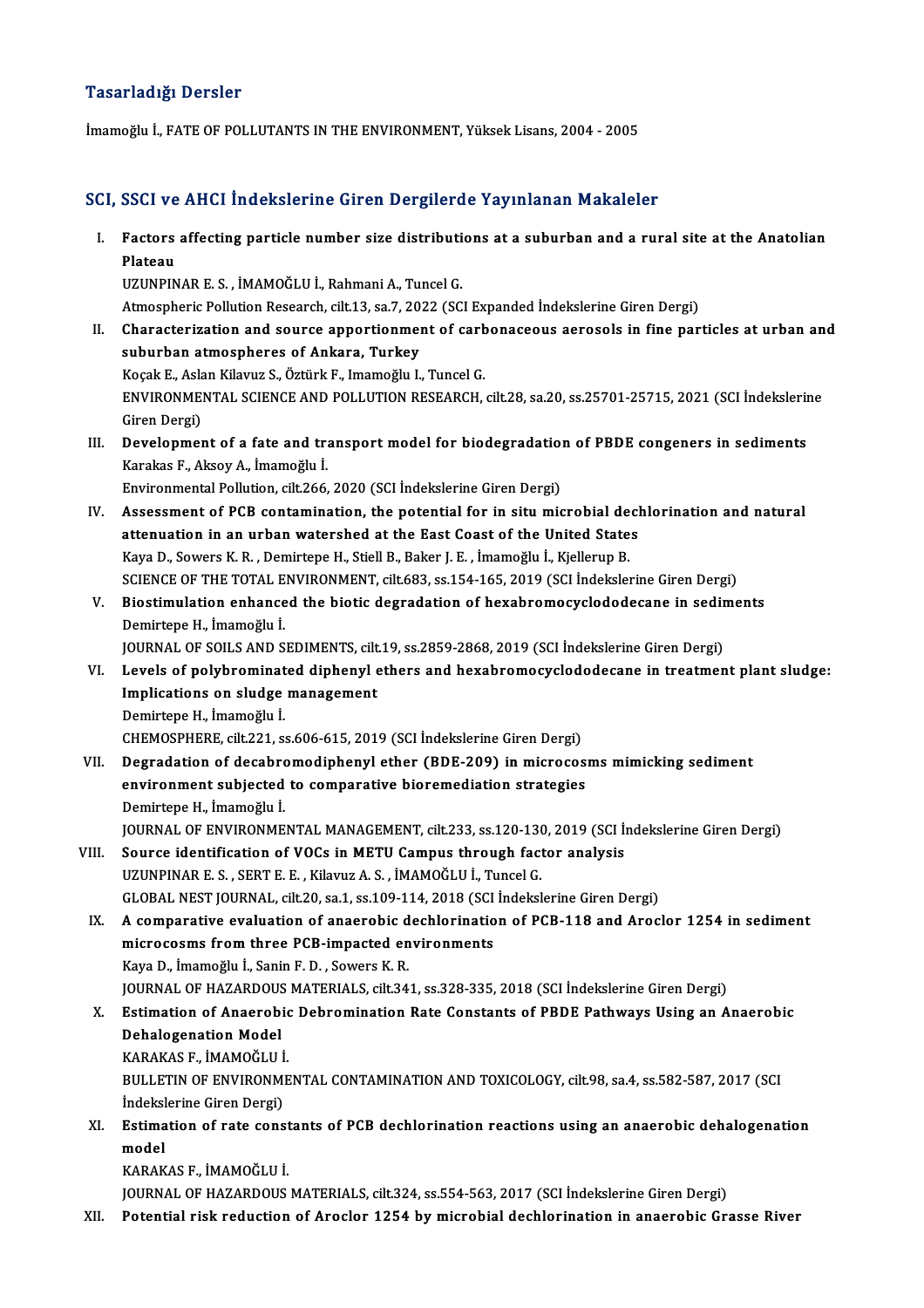|        | sediment microcosms                                                                                              |
|--------|------------------------------------------------------------------------------------------------------------------|
|        | Kaya D., İmamoğlu İ., Sanin F. D., Payne R. B., Sowers K. R.                                                     |
|        | JOURNAL OF HAZARDOUS MATERIALS, cilt.321, ss.879-887, 2017 (SCI Indekslerine Giren Dergi)                        |
| XIII.  | PM2.5 BOUND ORGANIC MOLECULAR MARKER SPECIATION METHODS AND OBSERVATIONS FROM                                    |
|        | DAILY MEASUREMENTS IN ANKARA, TURKEY                                                                             |
|        | Kocak E., Kilavuz S. A., İMAMOĞLU İ., Tuncel G.                                                                  |
|        | FRESENIUS ENVIRONMENTAL BULLETIN, cilt.26, sa.1, ss.263-272, 2017 (SCI İndekslerine Giren Dergi)                 |
| XIV.   | Positive Matrix Factorization dynamics in fingerprinting: A comparative study of PMF2 and EPA-                   |
|        |                                                                                                                  |
|        | PMF3 for source apportionment of sediment polychlorinated biphenyls                                              |
|        | Karakas F., İmamoğlu İ., Gedik K.                                                                                |
|        | ENVIRONMENTAL POLLUTION, cilt.220, ss.20-28, 2017 (SCI İndekslerine Giren Dergi)                                 |
| XV.    | PM2.5 bound organic molecular marker Speciation methods and observations fromDaily                               |
|        | measurements in Ankara, Turkey                                                                                   |
|        | KOÇAK E., ASLAN KILAVUZ S., İMAMOĞLU İ., TUNCEL S. G.                                                            |
|        | Fresenius Environmental Bulletin, cilt.26, ss.263-272, 2017 (SCI Expanded İndekslerine Giren Dergi)              |
| XVI.   | Evaluation of PCB dechlorination pathways in anaerobic sediment microcosms using an anaerobic                    |
|        | dechlorination model                                                                                             |
|        | Demirtepe H., Kjellerup B., Sowers K. R., İmamoğlu İ.                                                            |
|        | JOURNAL OF HAZARDOUS MATERIALS, cilt.296, ss.120-127, 2015 (SCI İndekslerine Giren Dergi)                        |
| XVII.  | PCBs in Sludge: Development of a Practical Extraction Procedure and Its Application in an Urban                  |
|        | <b>Water Resource Recovery Facility</b>                                                                          |
|        | Kaya D., Karakas F., Sanin F. D., İmamoğlu İ.                                                                    |
|        | WATER ENVIRONMENT RESEARCH, cilt.87, ss.145-151, 2015 (SCI Indekslerine Giren Dergi)                             |
| XVIII. | Anaerobic mesophilic digestion of waste activated sludge in the presence of 2,3 ',4,4 ',5-                       |
|        | pentachlorobiphenyl                                                                                              |
|        | Kaya D., İmamoğlu İ., Sanin F. D.                                                                                |
|        | INTERNATIONAL BIODETERIORATION & BIODEGRADATION, cilt.83, ss.41-47, 2013 (SCI Indekslerine Giren Dergi)          |
| XIX.   | Impact of PCB-118 and transformer oil toxicity on anaerobic digestion of sludge: Anaerobic toxicity              |
|        | assay results                                                                                                    |
|        | Kaya D., İmamoğlu İ., Sanin F. D.                                                                                |
|        | CHEMOSPHERE, cilt.92, ss.821-827, 2013 (SCI Indekslerine Giren Dergi)                                            |
| XX.    | Levels, Distribution, and Sources of Polychlorinated Biphenyls in Sediments of Lake Eymir, Turkey                |
|        | Gedik K., İmamoğlu İ.                                                                                            |
|        | ARCHIVES OF ENVIRONMENTAL CONTAMINATION AND TOXICOLOGY, cilt.65, ss.203-211, 2013 (SCI Indekslerine              |
|        | Giren Dergi)                                                                                                     |
| XXI.   | Apportionment of PCB Sources Near a Transformer Maintenance and Repair Facility in Ankara,                       |
|        | Turkey                                                                                                           |
|        | Karakas F., Gedik K., İmamoğlu İ.                                                                                |
|        | BULLETIN OF ENVIRONMENTAL CONTAMINATION AND TOXICOLOGY, cilt.91, ss.141-147, 2013 (SCI Indekslerine              |
|        | Giren Dergi)                                                                                                     |
| XXII.  | Current Situation and Future Perspectives in Municipal Wastewater Treatment and Sludge                           |
|        | <b>Management in Turkey</b>                                                                                      |
|        | Insel G., Kendır E., Ayol A., Erdincler A., Arıkan O. A., İmamoğlu İ., Alagoz B. A., Gencsoy E. B., Sanin F. D., |
|        | Buyukkamaci N., et al.                                                                                           |
|        | JOURNAL OF RESIDUALS SCIENCE & TECHNOLOGY, cilt.10, ss.133-138, 2013 (SCI İndekslerine Giren Dergi)              |
| XXIII. | Levels and sources of polychlorinated biphenyls in Ankara creek sediments, Turkey                                |
|        | Ozyurek N. A., Gedik K., Sıltu E., İmamoğlu İ.                                                                   |
|        | JOURNAL OF ENVIRONMENTAL SCIENCE AND HEALTH PART A-TOXIC/HAZARDOUS SUBSTANCES &                                  |
|        | ENVIRONMENTAL ENGINEERING, cilt.48, ss.800-808, 2013 (SCI İndekslerine Giren Dergi)                              |
| XXIV.  | <b>Environmental Applications of Natural Zeolites</b>                                                            |
|        | Kazemian H., Gedik K., İMAMOĞLU İ.                                                                               |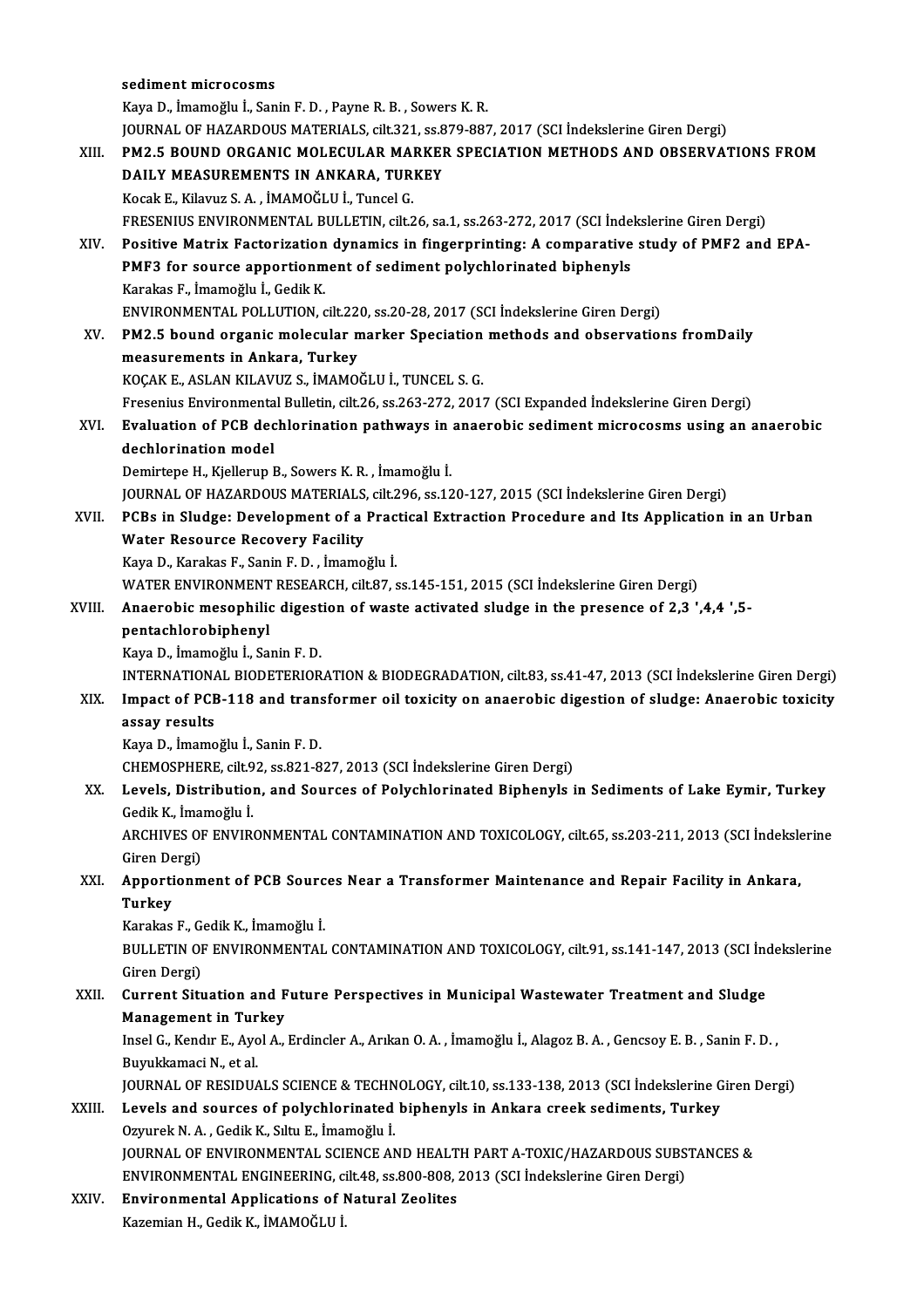|               | HANDBOOK OF NATURAL ZEOLITES, ss.473-508, 2012 (SCI Indekslerine Giren Dergi)                                          |
|---------------|------------------------------------------------------------------------------------------------------------------------|
| XXV.          | Sustainable Use of Natural Zeolites in the Treatment of Wastes                                                         |
|               | İMAMOĞLU İ., Gedik K.                                                                                                  |
|               | HANDBOOK OF NATURAL ZEOLITES, ss.509-518, 2012 (SCI İndekslerine Giren Dergi)                                          |
| XXVI.         | Chemical Mass Balance (CMB) Evaluation of Polychlorinated Biphenyl (PCB) Sources in Sediments of                       |
|               | Kizilirmak River, Turkey, Near a Scrap Yard                                                                            |
|               | Gedik K., İmamoğlu İ.                                                                                                  |
|               | ENVIRONMENTAL FORENSICS, cilt.13, ss.39-44, 2012 (SCI İndekslerine Giren Dergi)                                        |
| XXVII.        | A preliminary investigation of the environmental impact of a thermal power plant in relation to PCB                    |
|               | contamination                                                                                                          |
|               | Gedik K, İmamoğlu İ.                                                                                                   |
| <b>XXVIII</b> | ENVIRONMENTAL SCIENCE AND POLLUTION RESEARCH, cilt.18, ss.968-977, 2011 (SCI İndekslerine Giren Dergi)                 |
|               | Assessment of temporal variation and sources of PCBs in the sediments of Mediterranean Sea,<br>Mersin Bay, Turkey      |
|               | Gedik K, İmamoğlu İ.                                                                                                   |
|               | MARINE POLLUTION BULLETIN, cilt.62, ss.173-177, 2011 (SCI Indekslerine Giren Dergi)                                    |
| XXIX.         | Spatial distribution and source apportionment of PCBs in sediments around Izmit industrial                             |
|               | complexes, Turkey                                                                                                      |
|               | Gedik K., Demircioglu F., İmamoğlu İ.                                                                                  |
|               | CHEMOSPHERE, cilt.81, ss.992-999, 2010 (SCI İndekslerine Giren Dergi)                                                  |
| XXX.          | An Assessment of the Spatial Distribution of Polychlorinated Biphenyl Contamination in Turkey                          |
|               | Gedik K., İmamoğlu İ.                                                                                                  |
|               | CLEAN-SOIL AIR WATER, cilt.38, ss.117-128, 2010 (SCI İndekslerine Giren Dergi)                                         |
| XXXI.         | Removal of cadmium from aqueous solutions using clinoptilolite: Influence of pretreatment and                          |
|               | regeneration                                                                                                           |
|               | Gedik K, İmamoğlu İ                                                                                                    |
|               | JOURNAL OF HAZARDOUS MATERIALS, cilt.155, ss.385-392, 2008 (SCI İndekslerine Giren Dergi)                              |
| XXXII.        | Affinity of clinoptilolite-based zeolites towards removal of Cd from aqueous solutions                                 |
|               | Gedik K., İmamoğlu İ.<br>SEPARATION SCIENCE AND TECHNOLOGY, cilt.43, ss.1191-1207, 2008 (SCI İndekslerine Giren Dergi) |
| XXXIII.       | Use of a natural mineral for the removal of copper and nickel from aqueous solutions to reduce                         |
|               | heavy metal content of precipitation sludges                                                                           |
|               | Cagin V., Morali N., Imamoglu I.                                                                                       |
|               | JOURNAL OF RESIDUALS SCIENCE & TECHNOLOGY, cilt.4, ss.45-54, 2007 (SCI Indekslerine Giren Dergi)                       |
| XXXIV.        | Sources and dechlorination of polychlorinated biphenyl congeners in the sediments of Fox River,                        |
|               | Wisconsin                                                                                                              |
|               | Imamoglu I., Lı K., Christensen E., Mcmullin J.                                                                        |
|               | ENVIRONMENTAL SCIENCE & TECHNOLOGY, cilt.38, ss.2574-2583, 2004 (SCI İndekslerine Giren Dergi)                         |
| <b>XXXV</b>   | Modeling polychlorinated biphenyl congener patterns and dechlorination in dated sediments from                         |
|               | the Ashtabula River, Ohio, USA                                                                                         |
|               | Imamoglu I., Lı K., Christensen E.                                                                                     |
|               | ENVIRONMENTAL TOXICOLOGY AND CHEMISTRY, cilt.21, ss.2283-2291, 2002 (SCI Indekslerine Giren Dergi)                     |
| <b>XXXVI</b>  | PCB sources, transformations, and contributions in recent Fox River, Wisconsin sediments                               |
|               | determined from receptor modeling                                                                                      |
|               | Imamoglu I., Christensen E.                                                                                            |
|               | WATER RESEARCH, cilt.36, ss.3449-3462, 2002 (SCI Indekslerine Giren Dergi)                                             |
| XXXVII.       | PCB sources and degradation in sediments of Ashtabula River, Ohio, USA, determined from receptor<br>models             |
|               | Imamoglu I., Lı K., Christensen E.                                                                                     |
|               | WATER SCIENCE AND TECHNOLOGY, cilt.46, ss.89-96, 2002 (SCI Indekslerine Giren Dergi)                                   |
| XXXVIII.      | PAHs in dated sediments of Ashtabula River, Ohio, USA                                                                  |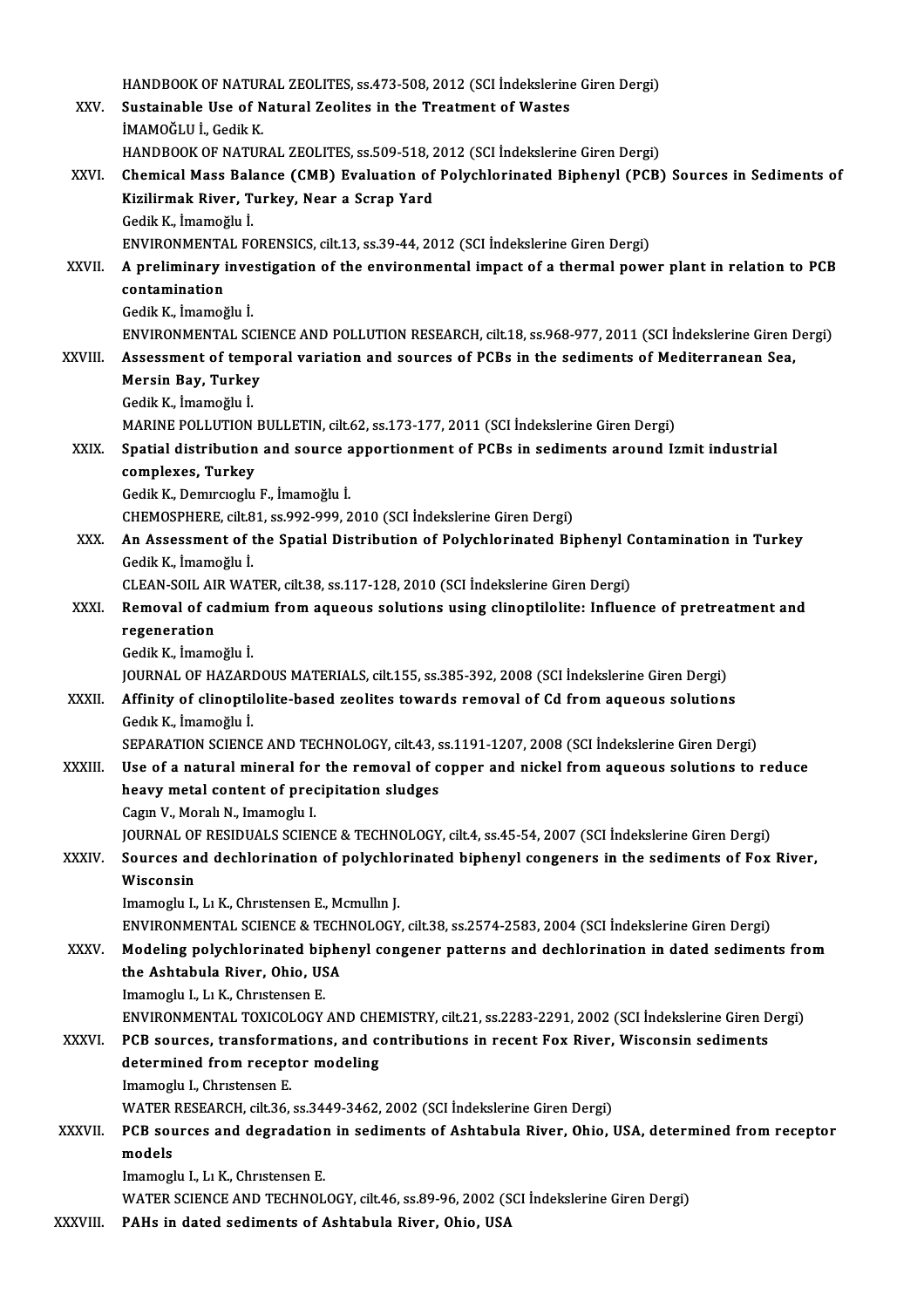LıK.,ChrıstensenE.,VanCampR., Imamoglu I. Lı K., Christensen E., Van Camp R., Imamoglu I.<br>ENVIRONMENTAL SCIENCE & TECHNOLOGY, cilt.35, ss.2896-2902, 2001 (SCI İndekslerine Giren Dergi)<br>Annestienment of neliyayeliş anematis bydneserben seunses in lewer Fey Biyer, U L1 K., Christensen E., Van Camp R., Imamoglu I.<br>ENVIRONMENTAL SCIENCE & TECHNOLOGY, cilt.35, ss.2896-2902, 2001 (SCI İndekslerine Giren Dergi)<br>XXXIX. Apportionment of polycyclic aromatic hydrocarbon sources in lower Fox Ri

- ENVIRONMENTAL SCIENCE & TECTRON<br>Apportionment of polycyclic and<br>chemical mass balance model<br>Su M. Chustensen E. Korla L. Korl Apportionment of polycyclic aromatic hydroca<br>chemical mass balance model<br>Su M., Christensen E., Karls J., Kosuru S., Imamoglu I.<br>ENWIPONMENTAL TOYICOLOCY AND CHEMISTRY chemical mass balance model<br>Su M., Christensen E., Karls J., Kosuru S., Imamoglu I.<br>ENVIRONMENTAL TOXICOLOGY AND CHEMISTRY, cilt.19, ss.1481-1490, 2000 (SCI İndekslerine Giren Dergi) Su M., Christensen E., Karls J., Kosuru S., Imamoglu I.<br>ENVIRONMENTAL TOXICOLOGY AND CHEMISTRY, cilt.19, ss.1481-1490, 2000 (SCI İndekslerine Giren Derg<br>XL. Screening of various types biomass for removal and recovery of he ENVIRONMENTAL TOXICOLOGY AND CHEMISTRY<br>Screening of various types biomass for rem<br>biosorption, sedimentation and desorption<br>Pakkalagh: L. Butter T. Eusen L. Helland E. Hang
	- Screening of various types biomass for removal<br>biosorption, sedimentation and desorption<br>Bakkaloglu I., Butter T., Evıson L., Holland F., Hancock I.<br>WATER SCIENCE AND TECHNOLOCY, silt 29, ss 260, 277 biosorption, sedimentation and desorption<br>Bakkaloglu I., Butter T., Evison L., Holland F., Hancock I.<br>WATER SCIENCE AND TECHNOLOGY, cilt.38, ss.269-277, 1998 (SCI İndekslerine Giren Dergi)

# Diğer Dergilerde Yayınlanan Makaleler

- iğer Dergilerde Yayınlanan Makaleler<br>I. Hexabromosiklododekanın Biyolojik Bozunumunun İncelenmesi<br>Karaban I. Demirtana H. İmamağlu İ r Dergirer de Tuy infunun Fran<br>Hexabromosiklododekanın Biyolo<br>Karahan I., Demirtepe H., İmamoğlu İ.<br>CMO Ceure Bilim ve Telmeleji Dergisi Hexabromosiklododekanın Biyolojik Bozunumunun İncelenmesi<br>Karahan I., Demirtepe H., İmamoğlu İ.<br>ÇMO Çevre Bilim ve Teknoloji Dergisi, cilt.2, sa.2, ss.28-39, 2017 (Diğer Kurumların Hakemli Dergileri)<br>Sevree annestionment o Karahan I., Demirtepe H., İmamoğlu İ.<br>ÇMO Çevre Bilim ve Teknoloji Dergisi, cilt.2, sa.2, ss.28-39, 2017 (Diğer Kurumların Hakara)<br>II. Source apportionment of volatile organic compounds in Ankara Atmosphere<br>II. IZINPINAR E
- ÇMO Çevre Bilim ve Teknoloji Dergisi, cilt.2, sa.2, ss.28-39, 2017 (Diğer Kurumların Haker<br>Source apportionment of volatile organic compounds in Ankara Atmosphere<br>UZUNPINAR E. S. , ASLAN KILAVUZ S., İMAMOĞLU İ., SERT e., Y Source apportionment of volatile organic compounds in Ankara Atmosphere<br>UZUNPINAR E. S. , ASLAN KILAVUZ S., İMAMOĞLU İ., SERT e., YURDAKUL S., TUNCEL S. G.<br>ÇEVRE BİLİM VE TEKNOLOJİ, cilt.1, ss.89-105, 2016 (Diğer Kurumları ÇEVRE BİLİM VE TEKNOLOJİ, cilt.1, ss.89-105, 2016 (Diğer Kurumların Hakemli Dergileri)<br>Hakemli Kongre / Sempozyum Bildiri Kitaplarında Yer Alan Yayınlar

akemli Kongre / Sempozyum Bildiri Kitaplarında Yer Alan Yayınlar<br>I. HEXABROMOCYCLODODECANE (HBCDD) BIODEGRADATION IN ANAEROBIC SEDIMENT MESOCOSMS<br>Karaban İ. Demirtana H. İmamoğlu İ XIIII KORETCI Y SORIPOZYANI DI.<br>HEXABROMOCYCLODODECANE (F<br>Karahan İ., Demirtepe H., İmamoğlu İ. HEXABROMOCYCLODODECANE (HBCDD) BIODEGRADATION IN ANAEROBIC SEDIMENT MESOCOSMS<br>Karahan İ., Demirtepe H., İmamoğlu İ.<br>International Network of Environmental Forensics Conference, Utah, Amerika Birleşik Devletleri, 25 - 27 Ha Karahan İ., Demirtepe H., İmamoğlu İ.<br>International Network of Environmental Forensics Conference, Utah, Amerika Birleşik Devletleri, 25 - 27 Haziran<br>2018. ss.1 International Network of Environmental Forensics Conference,<br>2018, ss.1<br>II. Sources and Sinks of PBDEs in Treatment Plant Sludges<br>Demirtane H. İmamoğlu İ 2018, ss.1<br>Sources and Sinks of Pl<br>Demirtepe H., İmamoğlu İ.<br>International Naturalı of I Sources and Sinks of PBDEs in Treatment Plant Sludges<br>Demirtepe H., İmamoğlu İ.<br>International Network of Environmental Forensics Conference, Utah, Amerika Birleşik Devletleri, 25 - 27 Haziran Demirtepe<br>Internation<br>2018, ss.1 International Network of Environmental Forensics C<br>2018, ss.1<br>III. Sources and Sinks in Treatment Plant Sludges 2018, ss.1<br>Sources and Sinks in Trea<br>DEMİRTEPE H., İMAMOĞLU İ.<br>INEE 2018 International Natu DEMİRTEPE H., İMAMOĞLU İ.<br>INEF 2018 International Network of Environmental Forensics, 25 - 27 Haziran 2018, ss.33 DEMİRTEPE H., İMAMOĞLU İ.<br>INEF 2018 International Network of Environmental Forensics, 25 - 27 Haziran 20:<br>IV. Brominated flame retardant levels in treatment plant sludges of Turkey<br>Demirtane H. İmamoğlu İ INEF 2018 International N<br>Brominated flame retar<br>Demirtepe H., İmamoğlu İ.<br>SMICE 2018 Boma İtalya Brominated flame retardant levels in treatment p<br>Demirtepe H., İmamoğlu İ.<br>SMICE 2018, Rome, İtalya, 23 - 25 Mayıs 2018, ss.25-27<br>Havahramogyaladadeaana (HBCDD), Degradation Demirtepe H., İmamoğlu İ.<br>SMICE 2018, Rome, İtalya, 23 - 25 Mayıs 2018, ss.25-27<br>V. Hexabromocyclododecane (HBCDD) Degradation in Anaerobic Sediments Karahanİ.,DemirtepeH., İmamoğlu İ. Hexabromocyclododecane (HBCDD) Degradation in<br>Karahan İ., Demirtepe H., İmamoğlu İ.<br>SMICE 2018, Rome, İtalya, 23 - 25 Mayıs 2018, ss.308-310<br>Hexabromosiklededekanın Biyolojik Begynyumunun Karahan İ., Demirtepe H., İmamoğlu İ.<br>SMICE 2018, Rome, İtalya, 23 - 25 Mayıs 2018, ss.308-310<br>VI. - Hexabromosiklododekanın Biyolojik Bozunumunun İncelenmesi<br>- Karaban I. DEMİRTERE H. İMAMOČLU İ. SMICE 2018, Rome, İtalya, 23 - 25 Mayıs<br>Hexabromosiklododekanın Biyolojik<br>Karahan I., DEMİRTEPE H., İMAMOĞLU İ.<br>12 Hlusal Geure Mühendisliği Kongresi, T Hexabromosiklododekanın Biyolojik Bozunumunun İncele:<br>Karahan I., DEMİRTEPE H., İMAMOĞLU İ.<br>12.Ulusal Çevre Mühendisliği Kongresi, Türkiye, 5 - 07 Ekim 2017<br>Kirlanmis Sabalarda İyilastirma Stratajilarinin Galistinilma Karahan I., DEMİRTEPE H., İMAMOĞLU İ.<br>12.Ulusal Çevre Mühendisliği Kongresi, Türkiye, 5 - 07 Ekim 2017<br>VII. Kirlenmiş Sahalarda İyileştirme Stratejilerinin Geliştirilmesi<br>DEMİRTEPE H., İMAMOĞLU İ. 12. Ulusal Çevre Mühendisliği Kongresi, Türkiye, 5 - 07 Ekim 2017 12. Ulusal Çevre Mühendisliği Kongresi, Türkiye, 5 - 07 Ekim 2017 DEMİRTEPE H., İMAMOĞLU İ.<br>12.Ulusal Çevre Mühendisliği Kongresi, Türkiye, 5 - 07 Ekim 2017<br>VIII. TÜRKİYE'DE BROMLU ALEV GECİKTİRİCİ KİRLİLİK SEVİYELERİ VE TÜRKİYE ARITMA<br>CAMIPLARINDA İLK ÖLCÜMLER 12.Ulusal Çevre Mühendisliği Kongres<br>TÜRKİYE'DE BROMLU ALEV GECİ<br>ÇAMURLARINDA İLK ÖLÇÜMLER<br>DEMİPTERE H. İMAMOČLU İ TÜRKİYE'DE BROMLU ALE<br>ÇAMURLARINDA İLK ÖLÇİ<br>DEMİRTEPE H., İMAMOĞLU İ.<br>12 Ulusal Caura Mühandisliği 12.URLARINDA İLK ÖLÇÜMLER<br>12.Ulusal Çevre Mühendisliği Kongresi, Türkiye, 5 - 07 Ekim 2017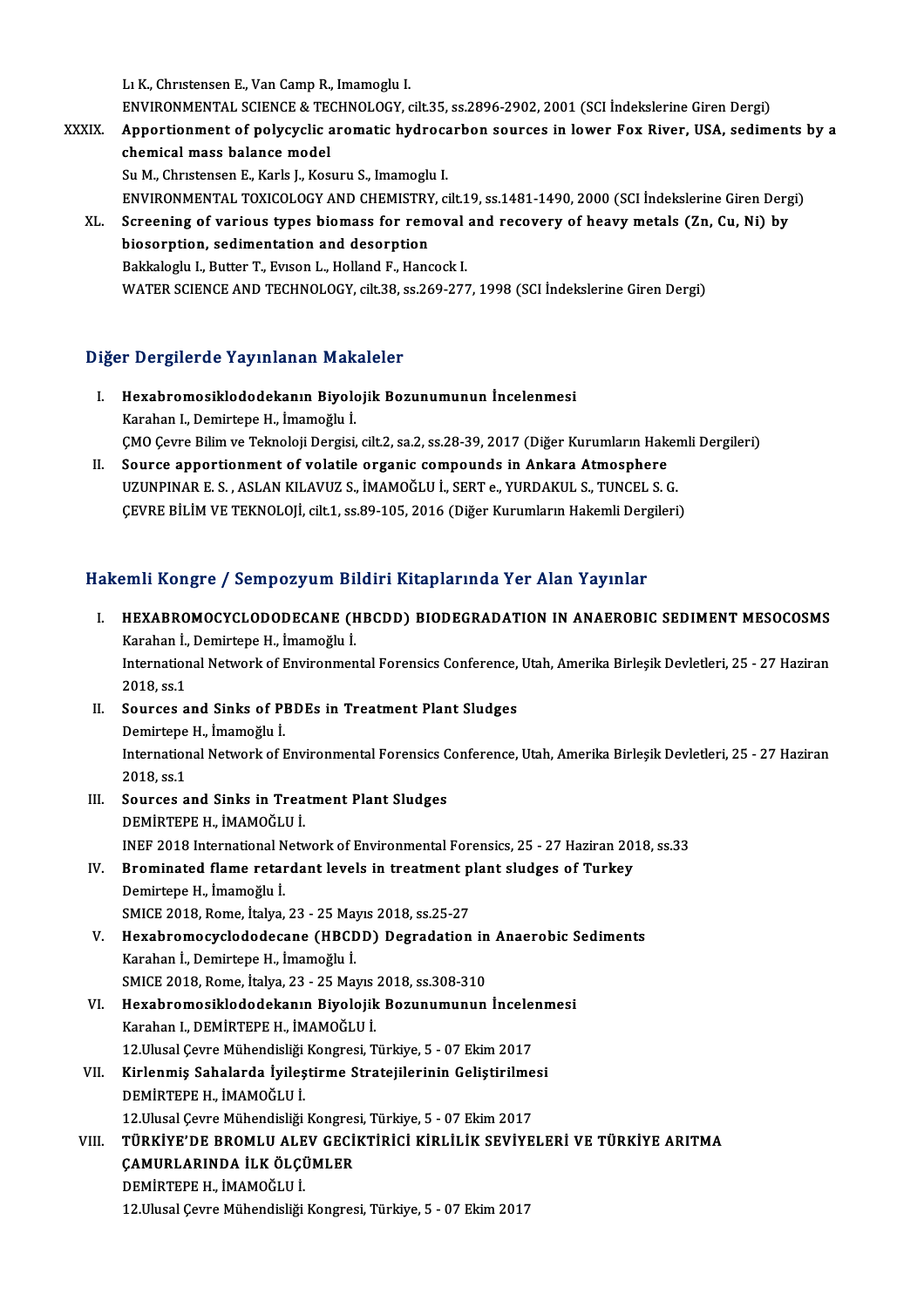IX. Determination of Ambient Elemental and Organic Carbon Concentrations in Urban and Suburban Determination of Ambient Elemental and Organic Carbon Conce<br>Ankara Atmospheres: Estimation of Secondary Organic Aerosol<br>YOCAKE, ÖZTÜDKE, ASLAN KU AVUZ S. İMAMOČLU İ. TUNCEL S.C. Determination of Ambient Elemental and Organic Carbon Con<br>Ankara Atmospheres: Estimation of Secondary Organic Aeros<br>KOÇAK E., ÖZTÜRK F., ASLAN KILAVUZ S., İMAMOĞLU İ., TUNCEL S. G.<br><sup>9th Atmospheris Sciences Sumnosium ATMOS</sup> Ankara Atmospheres: Estimation of Secondary Organic Aerosol<br>KOÇAK E., ÖZTÜRK F., ASLAN KILAVUZ S., İMAMOĞLU İ., TUNCEL S. G.<br>8th Atmospheric Sciences Symposium –ATMOS 2017. 1 - 04 Kasım 2017 X. DETERMINATION OF AMBIENT ELEMENTEL AND ORGANICCARBON CONCENTRATIONS IN URBAN AND SUBURBANATMOSPHERES IN ANKARA: ESTIMATION OF SECONDARYORGANIC AEROSOL DETERMINATION OF AMBIENT ELEMENTEL AND ORGANICCA<br>AND SUBURBANATMOSPHERES IN ANKARA: ESTIMATION OF<br>KOÇAK E., ÖZTÜRK F., ASLAN KILAVUZ S., İMAMOĞLU İ., TUNCEL S. G.<br><sup>9th Atmospheris Sciences Sumnosium İstanbul Türkiye 1 - 04</sup> AND SUBURBANATMOSPHERES IN ANKARA: ESTIMATION OF SECOI<br>KOÇAK E., ÖZTÜRK F., ASLAN KILAVUZ S., İMAMOĞLU İ., TUNCEL S. G.<br>8th Atmospheric Sciences Symposium, İstanbul, Türkiye, 1 - 04 Kasım 2017<br>DIUPNAL VARIATION OF VOLATU E XI. DIURNAL VARIATION OF VOLATILE ORGANIC COMPOUNDCONCENTRATIONS IN SUBURBAN ANKARA 8th Atmospheric Sciences Symposium, İstanbul, Türkiye, 1 - 04 Kasım 2017 UZUNPINARE.S. ,EZGİ S.,ASLANKILAVUZ S., İMAMOĞLUİ.,TUNCEL S.G. ATMOSPHERE<br>UZUNPINAR E. S. , EZGİ S., ASLAN KILAVUZ S., İMAMOĞLU İ., TUNCEL S. G.<br>8th Atmospheric Sciences Symposium - 01-04 November 2017 – Istanbul - Turkey, 1 - 04 Kasım 2017<br>DIUPNAL VARLATION OF VOLATU E ORGANIC COMPOU XII. DIURNAL VARIATION OF VOLATILE ORGANIC COMPOUNDCONCENTRATIONS IN SUBURBAN ANKARA<br>ATMOSPHERE 8th Atmospheri<mark>c</mark><br>DIURNAL VARI<br>ATMOSPHERE<br>UZUNPIMAR E.S UZUNPINARE.S. ,EzgiS.,ASLANKILAVUZ S., İMAMOĞLUİ.,TUNCEL S.G. ATMOSPHERE<br>UZUNPINAR E. S. , Ezgi S., ASLAN KILAVUZ S., İMAMOĞLU İ., TUNCEL S. G.<br>8th Atmospheric Sciences Symposium, İstanbul, Türkiye, 1 - 04 Kasım 2017, ss.150-153<br>Ankana'da Kantsal Yonlasım ve Banliya İstanyanlarında Ö XIII. Ankara'da Kentsel Yerleşim ve Banliyo İstasyonlarında Ölçülen Uçucu Organik Bileşik<br>Konsantrasyonlarının Zamansal DeğisimiElif Sena Uzunpınar, 8th Atmospheric Sciences Symposium, İstanbul, Türkiye, 1 - 04 Kasım<br>Ankara'da Kentsel Yerleşim ve Banliyo İstasyonlarında Ölçüle<br>Konsantrasyonlarının Zamansal DeğişimiElif Sena Uzunpınar,<br>UZUNPINAR E.S., ergi 9, ASLAN KU A UZUNPINARE.S. ,ezgi s.,ASLANKILAVUZ S., İMAMOĞLUİ.,TUNCEL S.G. Konsantrasyonlarının Zamansal DeğişimiElif Sena Uzunpınar,<br>UZUNPINAR E. S. , ezgi s., ASLAN KILAVUZ S., İMAMOĞLU İ., TUNCEL S. G.<br>VII. Ulusal Hava Kirliliği ve Kontrolü Sempozyumu, Türkiye, 1 - 03 Kasım 2017<br>ANKARA'DA PM2 XIV. ANKARA'DA PM2.5 FRAKSİYONUNDAKİ PARTİKÜLLERDE PAH DERİŞİMLERİNİN VE KAYNAKLARININ VII. Ulusal Hava K<br><mark>ANKARA'DA PM</mark><br>BELİRLENMESİ<br>*VOCAV* E. ASLAN KOÇAKE.,ASLANKILAVUZ S., İMAMOĞLUİ.,TUNCEL S.G. BELİRLENMESİ<br>KOÇAK E., ASLAN KILAVUZ S., İMAMOĞLU İ., TUNCEL S. G.<br>VII. ULUSAL HAVA KİRLİLİĞİ VE KONTROLÜ SEMPOZYUMU, Antalya, Türkiye, 1 - 03 Kasım 2017<br>DETERMINATION OF AMBIENT ELEMENTEL AND ORCANIC CARRON CONCENTRATION XV. DETERMINATION OF AMBIENT ELEMENTEL AND ORGANIC CARBON CONCENTRATIONS IN URBAN VII. ULUSAL HAVA KİRLİLİĞİ VE KONTROLÜ SEMPOZYUMU, Antalya, Türkiye, 1 - 03 Kasım 2017<br>DETERMINATION OF AMBIENT ELEMENTEL AND ORGANIC CARBON CONCENTRATIONS IN URB<br>AND SUBURBAN ATMOSPHERES IN ANKARA: ESTIMATION OF SECONDARY XV. DETERMINATION OF AMBIENT ELEMENTEL AND ORGANIC CARBON CONCENTRATIONS IN URBAN<br>AND SUBURBAN ATMOSPHERES IN ANKARA: ESTIMATION OF SECONDARY ORGANIC AEROSOL<br>KOÇAK E., ÖZTÜRK F., ASLAN KILAVUZ S., İMAMOĞLU İ., TUNCEL S. G. AND SUBURBAN ATMOSPHERES IN ANKARA: ESTIMATION OF SECONDARY ORGANIC AEROSOL KOÇAK E., ÖZTÜRK F., ASLAN KILAVUZ S., İMAMOĞLU İ., TUNCEL S. G.<br>8th Atmospheric Sciences Symposium (ATMOS 2017), İstanbul, Türkiye, 18 - 21 Ekim 2017<br>XVI. ANKARA'DA PM2.5 FRAKSİYONUNDAKİ PARTİKÜLLERDE N-ALKANOİK ASİT **8th Atmospheric<br>ANKARA'DA P<br>İNCELENMESİ**<br>KOCAK ELASLA ANKARA'DA PM2.5 FRAKSİYONUNDAKİ PARTİKÜLL<br>İNCELENMESİ<br>KOÇAK E., ASLAN KILAVUZ S., İMAMOĞLU İ., TUNCEL S. G.<br>12. III USAL CEVPE MÜHENDİSI İĞI KONCPESİ, Arkara, Tü İNCELENMESİ<br>KOÇAK E., ASLAN KILAVUZ S., İMAMOĞLU İ., TUNCEL S. G.<br>12. ULUSAL ÇEVRE MÜHENDİSLİĞİ KONGRESİ, Ankara, Türkiye, 5 - 07 Ekim 2017<br>In Situ Bionomodiation Altannatiyes fon Sodimanta Contaminated with Ho KOÇAK E., ASLAN KILAVUZ S., İMAMOĞLU İ., TUNCEL S. G.<br>12. ULUSAL ÇEVRE MÜHENDİSLİĞİ KONGRESİ, Ankara, Türkiye, 5 - 07 Ekim 2017<br>XVII. In-Situ Bioremediation Alternatives for Sediments Contaminated with Hexabromocyclodo 12. ULUSAL ÇEVRE MÜHEND<br>In-Situ Bioremediation Alt<br>DEMİRTEPE H., İMAMOĞLU İ.<br>Fourth International Sumnesi In-Situ Bioremediation Alternatives for Sediments Contaminated with Hexabromocyclododecane<br>DEMİRTEPE H., İMAMOĞLU İ.<br>Fourth International Symposium on Bioremediation and Sustainable Environmental Technologies, 22 - 25 Mayı DEMI<br>Fourt<br>2017<br>Abiet Fourth International Symposium on Bioremediation and Sustainable Environmental Technologies, 22 - 25 M.<br>2017<br>Bronagations<br>Propogations 2017<br>Abiotic Degra<br>Propagations<br>DEMIPTEDE H Abiotic Degradation of Decabromodip<br>Propagations<br>DEMİRTEPE H., Hatipoğlu G., İMAMOĞLU İ.<br>NINTH INTERNATIONAL CONEERENCE ON Propagations<br>DEMİRTEPE H., Hatipoğlu G., İMAMOĞLU İ.<br>NINTH INTERNATIONAL CONFERENCE ON REMEDIATION AND MANAGEMENT OF CONTAMINATED SEDIMENTS, 9<br>- 12 Ocak 2017 DEMİRTEPE H., Hatipoğlu G., İMAMOĞLU İ. XIX. Prediction of PCB Dechlorination Rate Constants Karakas F., İMAMOĞLUİ. Ninth International Conference on Remediation and Management of Contaminated Sediments, 9 - 12 Ocak 2017 Karakas F., İMAMOĞLU İ.<br>Ninth International Conference on Remediation and Management of Contaminated Sediments, 9 - 12 Ocak<br>XX. Mathematical Model Development for use in Bioremediation of PCB Contaminated Sediments<br>Kar Ninth International Confe<br>Mathematical Model D<br>Karakas F., İMAMOĞLU İ.<br><sup>Ninth</sup> International Confe Karakas F., İMAMOĞLU İ.<br>Ninth International Conference on Remediation and Management of Contaminated Sediments, 9 - 12 Ocak 2017 Karakas F., İMAMOĞLU İ.<br>12 Ninth International Conference on Remediation and Management of Contaminated Sediments, 9 - 12<br>2 XXI. Identification and Source Apportionment of Trace Elements in Suburban Area of Ankara<br>2 Gi Ninth International Conference on Remediation and Managem<br>Identification and Source Apportionment of Trace Elen<br>Çelik İ., Goli T., ASLAN KILAVUZ S., İMAMOĞLU İ., TUNCEL S. G.<br>First International Plask See Congress on Envir Çelik İ., Goli T., ASLAN KILAVUZ S., İMAMOĞLU İ., TUNCEL S. G.<br>First International Black Sea Congress on Environmental Sciences (IBCESS), 31 Ağustos - 03 Eylül 2016 XXII. Identification of VOCs in METU Campus through factor analysis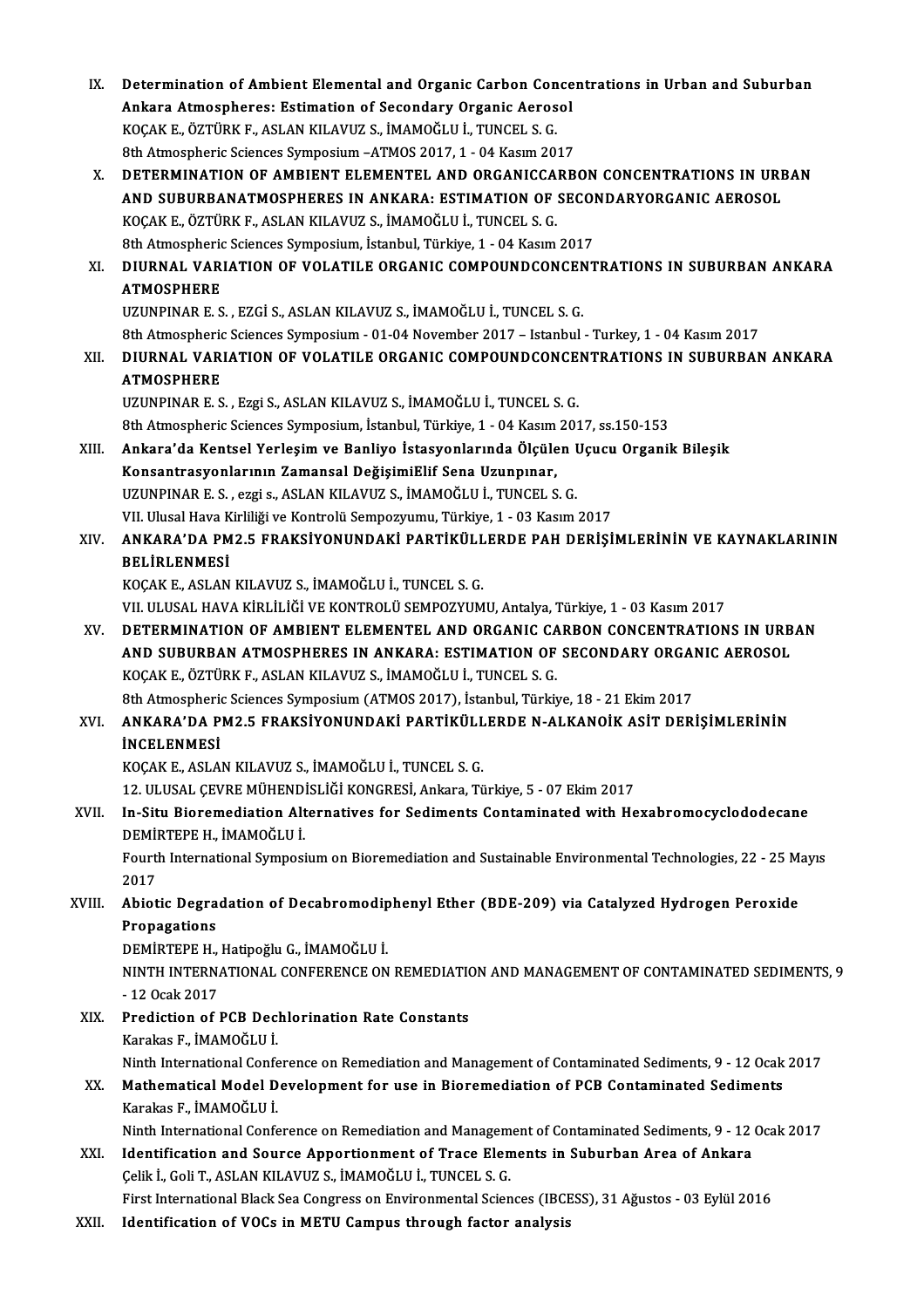uzunpinar e. s. , sert e., ASLAN KILAVUZ S., İMAMOĞLU İ., TUNCEL S. G.<br>First International Black See Congress en Envirenmental Scienses IPCE First International Black Sea Congress on Environmental Sciences IBCESS, Giresun, Türkiye, 31 Ağustos - 03 Eylül<br>2016 uzunp<br>First I<br>2016<br>Soure First International Black Sea Congress on Environmental Sciences IBCESS, Giresu<br>2016<br>XXIII. Source Identification of VOCs in METU campus through factor analysis<br>IIZUNDINAR E.S. ERGIS ASLAN KUAVUZS, IMAMOČLU I. TUNCEL S.G. 2016<br>Source İdentification of VOCs in METU campus through factor an<br>UZUNPINAR E. S. , Ezgi S., ASLAN KILAVUZ S., İMAMOĞLU İ., TUNCEL S. G.<br>1st International Black See Congress en Environmental Sciences *Cines*un Source İdentification of VOCs in METU campus through factor analysis<br>UZUNPINAR E. S. , Ezgi S., ASLAN KILAVUZ S., İMAMOĞLU İ., TUNCEL S. G.<br>1st International Black Sea Congress on Environmental Sciences, Giresun, Türkiye, UZUNPINAR E. S. , Ezgi S., ASLAN KILAVUZ S., İMAMOĞLU İ., TUNCEL S. G.<br>1st International Black Sea Congress on Environmental Sciences, Giresun, Türkiye, 31 Ağusto<br>5s.864-892<br>PM2 5 bound PAH speciation methods and evaluatio 1st International Black Sea Congress on Environmental Sciences, Giresun, Türkiye, 31 Ağusto<br>ss.864-892<br>XXIV. PM2 5 bound PAH speciation methods and evaluation of seasonal concentrations<br> $XOCAYE-ASI ANVII AMIZS. IMAMOCHIITINCFI S.C.$ ss.864-892<br>PM2 5 bound PAH speciation methods and evaluati<br>KOÇAK E., ASLAN KILAVUZ S., İMAMOĞLU İ., TUNCEL S. G.<br>1st International Black See Congress en Environmental Se 1st International Black Sea Congress on Environmental Sciences, Giresun, Türkiye, 31 Ağustos - 03 Eylül 2016,<br>ss.93 KOÇA<br>1st In<br>ss.93<br>Ident 1st International Black Sea Congress on Environmental Sciences, Giresun, Türkiye, 31 Ağustos - 03<br>ss.93<br>XXV. Identification and source appotionment of trace elements in suburban area of Ankara<br>Celik I. Celi T. ASLAN KILAVI ss.93<br>Identification and source appotionment of trace eleme:<br>Çelik İ., Goli T., ASLAN KILAVUZ S., İMAMOĞLU İ., TUNCEL S. G.<br>1st International Plask See Congress en Envirenmental Scienc 1dentification and source appotionment of trace elements in suburban area of Ankara<br>Çelik İ., Goli T., ASLAN KILAVUZ S., İMAMOĞLU İ., TUNCEL S. G.<br>1st International Black Sea Congress on Environmental Sciences, Giresun, Tü Celik İ., Goli<br>1st Internat<br>ss.767-772<br>Eveluation 1st International Black Sea Congress on Environmental Sciences, Giresun, Türkiye, 31 Ağustos - 03 Eylül 2016,<br>ss.767-772<br>XXVI. Evaluation of Remediation Alternatives for Reductive Debromination of Polybrominated Diphenyl SS.767-7<br>Evaluat<br>Ethers Evaluation of Remediation<br>Ethers<br>DEMİRTEPE H., İMAMOĞLU İ.<br>26th International Sumnesiun Bthers<br>DEMİRTEPE H., İMAMOĞLU İ.<br>36th International Symposium on Halogenated Persistent Organic Pollutants, 28 Ağustos - 02 Eylül 2016 DEMIRTEPE H., İMAMOĞLU İ.<br>36th International Symposium on Halogenated Persistent Organic Pollutants, 28 Ağustos - 02 Eylül 20<br>XXVII. PM2 5 bound organic molecular marker speciation methods and observations from daily<br>measu 36th International Symposium on Hal<br>PM2 5 bound organic molecular<br>measurements in Ankara Turkey<br>YOCAKE ASLAN KUAVUZ S. WAMO PM2 5 bound organic molecular marker speciation<br>measurements in Ankara Turkey<br>KOÇAK E., ASLAN KILAVUZ S., İMAMOĞLU İ., TUNCEL S. G.<br>19th International Sumnosium en Envirenmentasl Bellutie measurements in Ankara Turkey<br>KOÇAK E., ASLAN KILAVUZ S., İMAMOĞLU İ., TUNCEL S. G.<br>18th International Symposium on Environmentasl Pollution and its impact on lifwe in the Mediterranean Regionn,<br>Sirit Yunanistan, 26, 20 Er KOÇAK E., ASLAN KILAVUZ S., İMAM<br>18th International Symposium on En<br>Girit, Yunanistan, 26 - 30 Eylül 2015<br>Begulateru Imnast Assessment e 18th International Symposium on Environmentasl Pollution and its impact on lifwe in the Mediterranean Regioni<br>Girit, Yunanistan, 26 - 30 Eylül 2015<br>XXVIII. Regulatory Impact Assessment of Implementing the EU Persistent Org Girit, Yunanistan, 26 - 30 Eylül 2015<br>Regulatory Impact Assessment of Implementing the EU<br>Turkey<br>Kirhensteine I., İMAMOĞLU İ., Erdogdu S., Futo P., Holoubek I. Regulatory Impact Assessment of Implementing the EU Persistent Organic Pollutants Regulation in 35th International Symposium on Halogenated Organic Pollutants - Dioxin 2015, 23 - 28 Ağustos 2015 Kirhensteine I., İMAMOĞLU İ., Erdogdu S., Futo P., Holoubek I.<br>35th International Symposium on Halogenated Organic Pollutants - Dioxin 2015, 23 - 28 Ağustos 2015<br>XXIX. Polybrominated Diphenyl Ethers in Treatment Plant **35th Inte<br>Polybro<br>Turkey**<br>DEMIPT Polybrominated Diphenyl<br>Turkey<br>DEMİRTEPE H., İMAMOĞLU İ.<br><sup>25th International Sumnosiun</sup> Turkey<br>DEMİRTEPE H., İMAMOĞLU İ.<br>35th International Symposium on Halogenated Organic Pollutants - Dioxin 2015, 23 - 28 Ağustos 2015 DEMIRTEPE H., İMAMOĞLU İ.<br>35th International Symposium on Halogenated Organic Pollutants - Dioxin 2015, 23 -<br>XXX. Identification of chemical compositions of aerosols in Ankara atmosphere<br>Colik LASLAN EU AVUZ S. İMAMOĞLU İ. 35th International Symposium on Halogenated Organic<br>Identification of chemical compositions of aeros<br>Çelik İ., ASLAN KILAVUZ S., İMAMOĞLU İ., TUNCEL S. G.<br>Fifth International Conference on Environmental Mane Identification of chemical compositions of aerosols in Ankara atmosphere<br>Çelik İ., ASLAN KILAVUZ S., İMAMOĞLU İ., TUNCEL S. G.<br>Fifth International Conference on Environmental Management, Engineering, Planning and Economics Celik İ., ASLAN KILAVUZ S., İMAMOĞLU İ., TUNCEL S. G.<br>Fifth International Conference on Environmental Management, Engineering, P<br>2015) and SECOTOX conference, Mykonos, Yunanistan, 14 - 18 Haziran 2015<br>Identification of che Fifth International Conference on Environmental Management, Engineering, Planning a<br>2015) and SECOTOX conference, Mykonos, Yunanistan, 14 - 18 Haziran 2015<br>XXXI. Identification of chemical compositions of aerosols in Ankar 2015) and SECOTOX conference, Mykonos, Yunanistan<br>Identification of chemical compositions of aeros<br>çelik i., ASLAN KILAVUZ S., İMAMOĞLU İ., TUNCEL S. G.<br>Fifth International Conference en Environmental Mana Identification of chemical compositions of aerosols in Ankara s atmosphere<br>
celik i., ASLAN KILAVUZ S., İMAMOĞLU İ., TUNCEL S. G.<br>
Fifth International Conference on Environmental Management, Engineering, Planning and Econo celik i., ASLAN KILAVUZ S., İMAMOĞLU İ., TUNCEL S. G<br>Fifth International Conference on Environmental Man<br>2015) & SECOTOX Conference, 14 - 18 Haziran 2015<br>Comparison of Structural Proportios of Conpor Fifth International Conference on Environmental Management, Engineering, Planning and Economics (<br>2015) & SECOTOX Conference, 14 - 18 Haziran 2015<br>XXXII. Comparison of Structural Properties of Copper Deposits from Sulfate 2015) & SECC<br>Comparison<br>Electrolytes<br>APSLAN P. Ul Comparison of Structural Properties of Copper Deposits f<br>Electrolytes<br>ARSLAN B., Ulgudur N., ERDOĞAN M., İMAMOĞLU İ., KARAKAYA İ.<br>Sumnasium an Eundamentals of Electrochemical Crouth - Erom L <mark>Electrolytes</mark><br>ARSLAN B., Ulgudur N., ERDOĞAN M., İMAMOĞLU İ., KARAKAYA İ.<br>Symposium on Fundamentals of Electrochemical Growth - From UPD to Microstructures 3 held during the 224th<br>Meeting of the Electrochemical Society (E ARSLAN B., Ulgudur N., ERDOĞAN M., İMAMOĞLU İ., KARAKAYA İ.<br>Symposium on Fundamentals of Electrochemical Growth - From UPD to Microstructures 3 held during the 224th<br>Meeting of the Electrochemical-Society (ECS), San-Franci Sym<br>Meet<br>113<br>Inve Meeting of the Electrochemical-Society (ECS), San-Francisco, Kostarika, 27 Ekim - 01<br>113<br>XXXIII. Investigation of PCB levels and sources: The case of Ankara Creek, Turkey<br>Qraynel: N. Codil: K. MAMOČLU L. Siln, E 113<br>Investigation of PCB levels and sourc<br>Ozyurek N., Gedik K., İMAMOĞLU İ., Siltu E.<br>242nd National Mesting of the American C 0zyurek N., Gedik K., İMAMOĞLU İ., Siltu E.<br>242nd National Meeting of the American-Chemical-Society (ACS), Colorado, Amerika Birleşik Devletleri, 28 Ağustos -01Eylül2011, cilt.242

XXXIV. Exploration of the use of PMF for the investigation of PCB sources and fate in the aquatic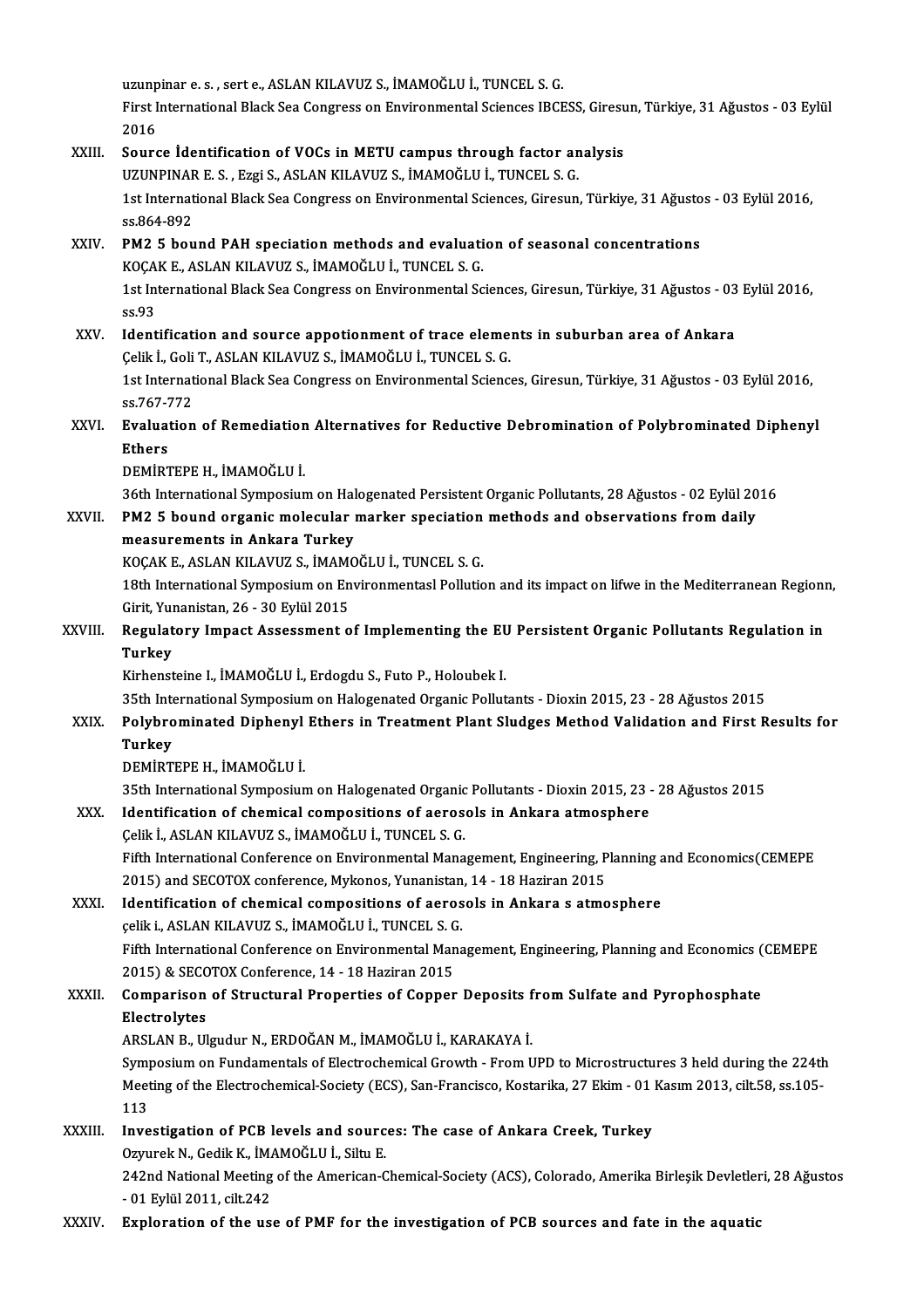environment

e<mark>nvironment</mark><br>Karakas F., İMAMOĞLU İ.<br>242nd National Mesting

242nd National Meeting of the American-Chemical-Society (ACS), Colorado, Amerika Birleşik Devletleri, 28 Ağustos<br>- 01 Evlül 2011. cilt.242 Karakas F., İMAMOĞLU İ<br>242nd National Meeting<br>- 01 Eylül 2011, cilt.242<br>Investisation of the e 242nd National Meeting of the American-Chemical-Society (ACS), Colorado, Amerika Birleşik Devletleri, 28 Ağustos<br>- 01 Eylül 2011, cilt.242<br>XXXV. Investigation of the effect of variable CMB input data on source apportionmen

- 01 Eylül 2011, cilt.242<br>Investigation of the<br>Gedik K., İMAMOĞLU İ.<br>242nd National Mostin Investigation of the effect of variable CMB input data on source apportionment of PCBs in sediments<br>Gedik K., İMAMOĞLU İ.<br>242nd National Meeting of the American-Chemical-Society (ACS), Colorado, Amerika Birleşik Devletleri

Gedik K., İMAMOĞLU İ.<br>242nd National Meeting<br>- 01 Eylül 2011, cilt.242<br>Ceure Mühendisliğini 242nd National Meeting of the American-Chemical-Society<br>- 01 Eylül 2011, cilt.242<br>XXXVI. Cevre Mühendisliğinin geleceğine yönelik görüşler

- 01 Eylül 2011, cilt.242<br>Çevre Mühendisliğini<br>AKSOY A., İMAMOĞLU İ.<br>2. Cevre Mühendisliği E? AKSOY A, İMAMOĞLU İ.

2. Çevre Mühendisliği Eğitimi ve Meslek Alanındaki Gelişmeler Çalıştayı, Antalya, Türkiye, 25 - 26 Mart 2011, ss.113-<br>125

# Desteklenen Projeler

Desteklenen Projeler<br>Sanin F. D. , İmamoğlu İ., Aksoy A., Alp E., Sanin S. L. , Diğer Resmi Kurumlarca Desteklenen Proje, TÜRKİYE'DE ARITMA<br>CAMURU YÖNETİMİ VE EVLEM BLANININ HAZIRLANMASI PROJESİ 2016, 2019 Z CSCENNENEN Y YOJECI<br>Sanin F. D. , İmamoğlu İ., Aksoy A., Alp E., Sanin S. L. , Diğer Resmi Kurumlarca Des<br>ÇAMURU YÖNETİMİ VE EYLEM PLANININ HAZIRLANMASI PROJESİ, 2016 - 2019<br>İMAMOĞLU İ. TUNCEL S. G., TÜRİTAK Projesi, Hav Sanin F. D. , İmamoğlu İ., Aksoy A., Alp E., Sanin S. L. , Diğer Resmi Kurumlarca Desteklenen Proje, TÜRKİYE'DE ARITM<br>ÇAMURU YÖNETİMİ VE EYLEM PLANININ HAZIRLANMASI PROJESİ, 2016 - 2019<br>İMAMOĞLU İ., TUNCEL S. G. , TÜBİTAK

ÇAMURU YÖNETİMİ VE EYLEM PLANININ HAZIRLANMASI PROJESİ, 2016 - 2019<br>İMAMOĞLU İ., TUNCEL S. G. , TÜBİTAK Projesi, Hava Kalitesine Yönelik, Kaynak Belirleme Calısmaları ile Saptanabilen Kaynak Gruplarının Farklı Doğal Izleyiciler (Tracer) Kullanılarak Arttırılması, 2012 - 2017

İMAMOĞLU İ., Yükseköğretim Kurumları Destekli Proje, Kalıcı Organik Kirleticilerden Tekstil Sektöründe Kullanılan Alev<br>Geciktiricilerin Akıbetinin İncelenmesi, 2014 - 2016 İMAMOĞLU İ., Yükseköğretim Kurumları Destekli Proje, Kalıcı Organik Kirleticilerden Tekstil Sektöründe Kullanıla<br>Geciktiricilerin Akıbetinin İncelenmesi, 2014 - 2016<br>İMAMOĞLU İ., KENTEL ERDOĞAN E., TÜBİTAK Projesi, Evsel K

Geciktiricilerin Akıbetinin İncelenmesi, 2014 - 2016<br>İMAMOĞLU İ., KENTEL ERDOĞAN E., TÜBİTAK Projesi, Evsel Kentsel Arıtma Çamurlarının Yönetimi, 2010 - 2013<br>İmamoğlu İ., Sanin F. D. , Yükseköğretim Kurumları Destekli Proj İMAMOĞLU İ., KENTEL ERDOĞAN E., TÜBİTAK Projesi, Evsel Kentsel Arıtma Çamurlarının Yönetimi, 20<br>İmamoğlu İ., Sanin F. D. , Yükseköğretim Kurumları Destekli Proje, Eymir Gölü arazisinde trafo yağı kay<br>kirliliğinin belirlenm

İmamoğlu İ., Sanin F. D. , Yükseköğretim Kurumları Destekli Proje, Eymir Gölü arazisinde trafo yağı kaynaklı PCB<br>kirliliğinin belirlenmesi modellenmesi ve PCB li trafo yağlarının bertarafının incelenmesi, 2009 - 2011<br>İMAMO kirliliğinin belirlenmesi modellenmesi ve PCB li trafo yağlarının bertarafının incelenmesi<br>İMAMOĞLU İ., TÜBİTAK Projesi, Türkiye nin Poliklorlu Bifeniller Kaynaklı Kirlilik Durum<br>Kirleticilerin Akıbetinin İncelenmesi TUBIT İMAMOĞLU İ., TÜBİTAK Projesi, Türkiye nin Poliklorlu Bifeniller Kaynaklı Kirlilik Durumunun Belirlenmesi ve Bu<br>Kirleticilerin Akıbetinin İncelenmesi TUBITAK KARIYER Proje No 1041126, 2005 - 2010<br>İmamoğlu İ., Yükseköğretim

Kirleticilerin Akıbetinin İncelenmesi TUBITAK KARIYER Proje No 104I126, 2005 - 2010<br>İmamoğlu İ., Yükseköğretim Kurumları Destekli Proje, Doğal zeolitlerin atıksu arıtımında kullanılabilirliği, 2003 - 2005<br>İmamoğlu İ., Chrı Environment Considering Fractionation Between Source and Receptor, 1998 - 2001

# Bilimsel Hakemlikler

Bilimsel Hakemlikler<br>ENVIRONMENTAL SCIENCE AND POLLUTION RESEARCH, SCI Kapsamındaki Dergi, Kasım 2020<br>CHEMOSPHERE, SCI Kansamındaki Dergi, Temmuz 2020 D'ININOCI TRANOMININOT<br>ENVIRONMENTAL SCIENCE AND POLLUTION RESEARCH<br>CHEMOSPHERE, SCI Kapsamındaki Dergi, Temmuz 2020<br>TÜRİTAK Prejeci 3001 - Baslangıs Ar Ce Prejeleri Destel ENVIRONMENTAL SCIENCE AND POLLUTION RESEARCH, SCI Kapsamındaki Dergi, Kasım 2020<br>CHEMOSPHERE, SCI Kapsamındaki Dergi, Temmuz 2020<br>TÜBİTAK Projesi, 3001 - Başlangıç Ar-Ge Projeleri Destekleme Programı, Orta Doğu Teknik Üniv CHEMOSPHER<mark>E</mark><br>TÜBİTAK Proje<br>Temmuz 2020<br>ENVIPONMENT TÜBİTAK Projesi, 3001 - Başlangıç Ar-Ge Projeleri Destekleme Programı, Orta Doğu Teknik Üniver<br>Temmuz 2020<br>ENVIRONMENTAL SCIENCE AND POLLUTION RESEARCH, SCI Kapsamındaki Dergi, Haziran 2020<br>SCIENCE OF THE TOTAL ENVIRONMENT Temmuz 2020<br>ENVIRONMENTAL SCIENCE AND POLLUTION RESEARCH, SCI Kapsamındaki De<br>SCIENCE OF THE TOTAL ENVIRONMENT, SCI Kapsamındaki Dergi, Mayıs 2020<br>TÜRİTAK Projesi, 1005 - Ulusal Yoni Eikirler ve Ürünler Arastırma Destak Pr ENVIRONMENTAL SCIENCE AND POLLUTION RESEARCH, SCI Kapsamındaki Dergi, Haziran 2020<br>SCIENCE OF THE TOTAL ENVIRONMENT, SCI Kapsamındaki Dergi, Mayıs 2020<br>TÜBİTAK Projesi, 1005 - Ulusal Yeni Fikirler ve Ürünler Araştırma Dest SCIENCE OF THE TOT<br>TÜBİTAK Projesi, 100<br>Türkiye, Mayıs 2020<br>CHEMOSPHEPE SCLI CHEMOSPHERE, SCI Kapsamındaki Dergi, Nisan 2020 JOURNAL OF HAZARDOUS MATERIALS, SCI Kapsamındaki Dergi, Mart 2020 SCIENCE OF THE TOTAL ENVIRONMENT, SCI Kapsamındaki Dergi, Ekim 2019 JOURNAL OF HAZARDOUS MATERIALS, SCI Kapsamındaki Dergi, Mart 2020<br>SCIENCE OF THE TOTAL ENVIRONMENT, SCI Kapsamındaki Dergi, Ekim 2019<br>ENVIRONMENTAL SCIENCE AND POLLUTION RESEARCH, SCI Kapsamındaki Dergi, Temmuz 2019<br>CUEMOS SCIENCE OF THE TOTAL ENVIRONMENT, SCI Kapsam<br>ENVIRONMENTAL SCIENCE AND POLLUTION RESEA<br>CHEMOSPHERE, SCI Kapsamındaki Dergi, Ocak 2019<br>ENVIRONMENTAL SCIENCE & TECHNOLOCY SCLKAT ENVIRONMENTAL SCIENCE AND POLLUTION RESEARCH, SCI Kapsamındaki Dergi<br>CHEMOSPHERE, SCI Kapsamındaki Dergi, Ocak 2019<br>ENVIRONMENTAL SCIENCE & TECHNOLOGY, SCI Kapsamındaki Dergi, Mart 2018 ENVIRONMENTAL SCIENCE & TECHNOLOGY, SCI Kapsamındaki Dergi, Mart 2018<br>Bilimsel Danışmanlıklar